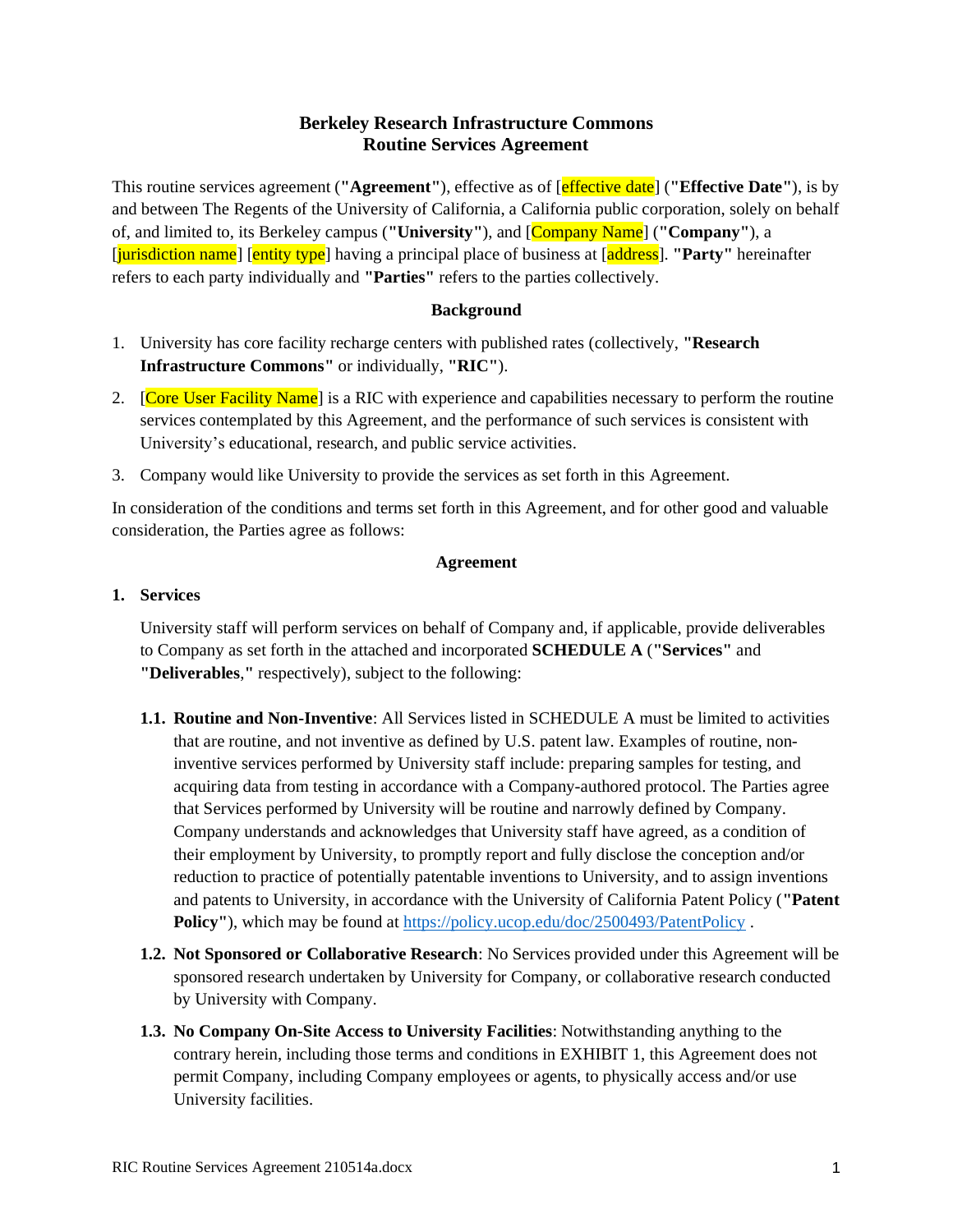**1.4. Company Responsible for Compliance with Laws and Regulations**: Company agrees that University will not perform Services in compliance with current Good Manufacturing Practices (21 CFR Parts 210 and 211) or Good Laboratory Practices for Non-Clinical Laboratory Studies (21 CFR Parts 58), and that University is not a "sponsor" (as defined in 21 C.F.R. § 58.3(f)), a "testing facility" (as defined in 21 C.F.R.  $\S$  58.3(g)) or an "investigator" (as defined in 21 C.F.R. § 312.3), and is not intended to be a "contract research organization" (as defined in 21 C.F.R. § 312.3) for any purpose under FDA regulations or guidelines. Company agrees that it is solely responsible for full compliance with any legal and regulatory requirements and the terms and conditions of any funding source pertaining to Services. Company represents and warrants that it has acted and will act in full compliance with all applicable laws, regulations, and the terms and conditions of any funding source pertaining to Services.

# **2. Deliverables**

- **2.1. Ownership of Deliverables:** Subject to Article 1, Company shall own all Deliverables upon payment of Agreement Fees (as defined in Article 5). University shall submit Deliverables to Company in accordance with the due dates established in SCHEDULE A.
- **2.2. University Use of Data:** Unless otherwise agreed in writing by the Parties, data generated in the direct performance of the Services will belong to Company and will not be used by University for other purposes.

# **3. Material**

- **3.1. Materials Supplied by Company**: In the event Services require Company to furnish or supply University with parts, goods, data, specifications, components, programs, practices, methods, export materials (if approved by the University pursuant to Agreement), or other property such materials will be identified in SCHEDULE A and provided by Company to University in a timely and secure manner so as to allow University to meet its commitments under Agreement (**"Company Materials"**). Provision of Company Materials to University has no impact on Company's ownership of Company Materials. To the extent any Company Materials are returned to Company, any claims for shortages of or damages to materials suffered in transit are the responsibility of Company and will be submitted by Company directly to the carrier. Company will identify any shortages or damages at the time of delivery; claims of shortages or damages after the date of delivery are hereby waived.
- **3.2. University Use of Materials**: Unless otherwise agreed in writing by the Parties, University will not use any Company Materials except to fulfill the Services.
- **3.3. Materials Warranty**: Company warrants that Company Materials will: (1) conform to the requirements of this Agreement, including all descriptions, specifications, and attachments made a part hereof; and (2) will not infringe any third party rights. The University's acceptance of Company Materials will not relieve Company from its obligations under this warranty.
- **3.4. Materials Shipping Costs**: Company will be responsible for the cost of shipping all Company Materials (including, without limitation, costs of insurance and other related costs), whether shipped by Company to University or by University to Company. University, at its option, may not tender delivery to Company of any Company Material for which Company has not provided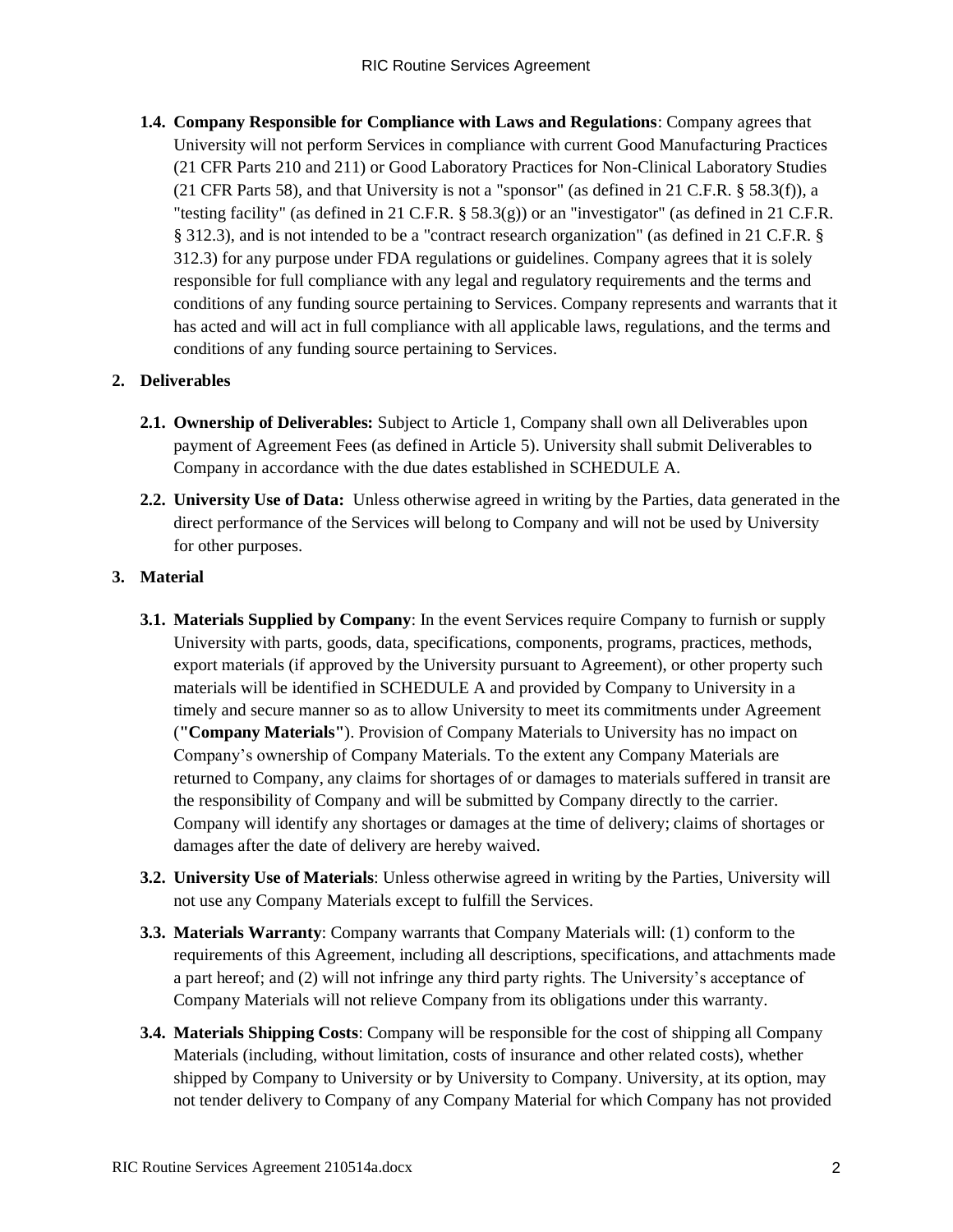shipping instructions, payment and other required information. If Company postpones or delays delivery of Company Materials by University to Company for any reason (for example, if Company requests a delay in delivery), Company agrees to reimburse University for any and all storage costs and other additional expenses resulting therefrom.

- **3.5. No Bailment**: Nothing herein shall be construed to create a bailment relationship between the Parties concerning any Company Materials.
- **3.6. Materials Indemnification**: Company will indemnify, defend, and hold harmless the University, its officers, agents, and employees against all losses, damages, liabilities, costs, and expenses (including but not limited to attorneys' fees) resulting from any judgment or proceeding in which it is determined, or any settlement agreement arising out of the allegation, that Company Materials or the University's use of Company Materials constitutes an infringement of any patent, copyright, trademark, trade name, trade secret, or other proprietary or contractual right of any third party. The University retains the right to participate in the defense against any such suit or action, and Company will not settle any such suit or action without the University's consent.

### **4. Intellectual Property**

- **4.1. Background Intellectual Property**: Both parties shall retain all rights to their respective Background Intellectual Property. **"Background Intellectual Property"** means property and the legal right therein of either or both parties developed before or independent of this Agreement including inventions, patent applications, patents, and copyright.
- **4.2. No Implied License:** Company agrees that this Agreement does not grant Company any right, title or interest in or to any intellectual property owned by University. Subject to the right to use Company Materials granted to University under Article 3, University agrees that this Agreement does not grant University any right, title or interest in or to any intellectual property owned by Company.

## **5. Payments**

Company will pay University the fees in accordance with the attached **SCHEDULE B** which is incorporated as part of this Agreement (**"Agreement Fees"**).

## **6. Indemnification**

Each Party will defend, indemnify, and hold the other Party, its officers, employees, and agents harmless from and against any and all liability, loss, expense, including reasonable attorneys' fees, or claims for injury or damages arising out of the performance of this Agreement (collectively, **"Claim"**) but only in proportion to and to the extent such Claims are caused by or result from the negligent or intentional acts or omissions of the indemnifying Party, its officers, agents, or employees. The Party seeking indemnification agrees to provide the other Party with prompt notice of any such Claim and to permit the indemnifying Party to defend any Claim or action, and to cooperate fully in such defense. The indemnifying Party will not settle or consent to the entry of any judgment in any Claim without the consent of the other Party, and such consent will not be unreasonably withheld, conditioned, or delayed.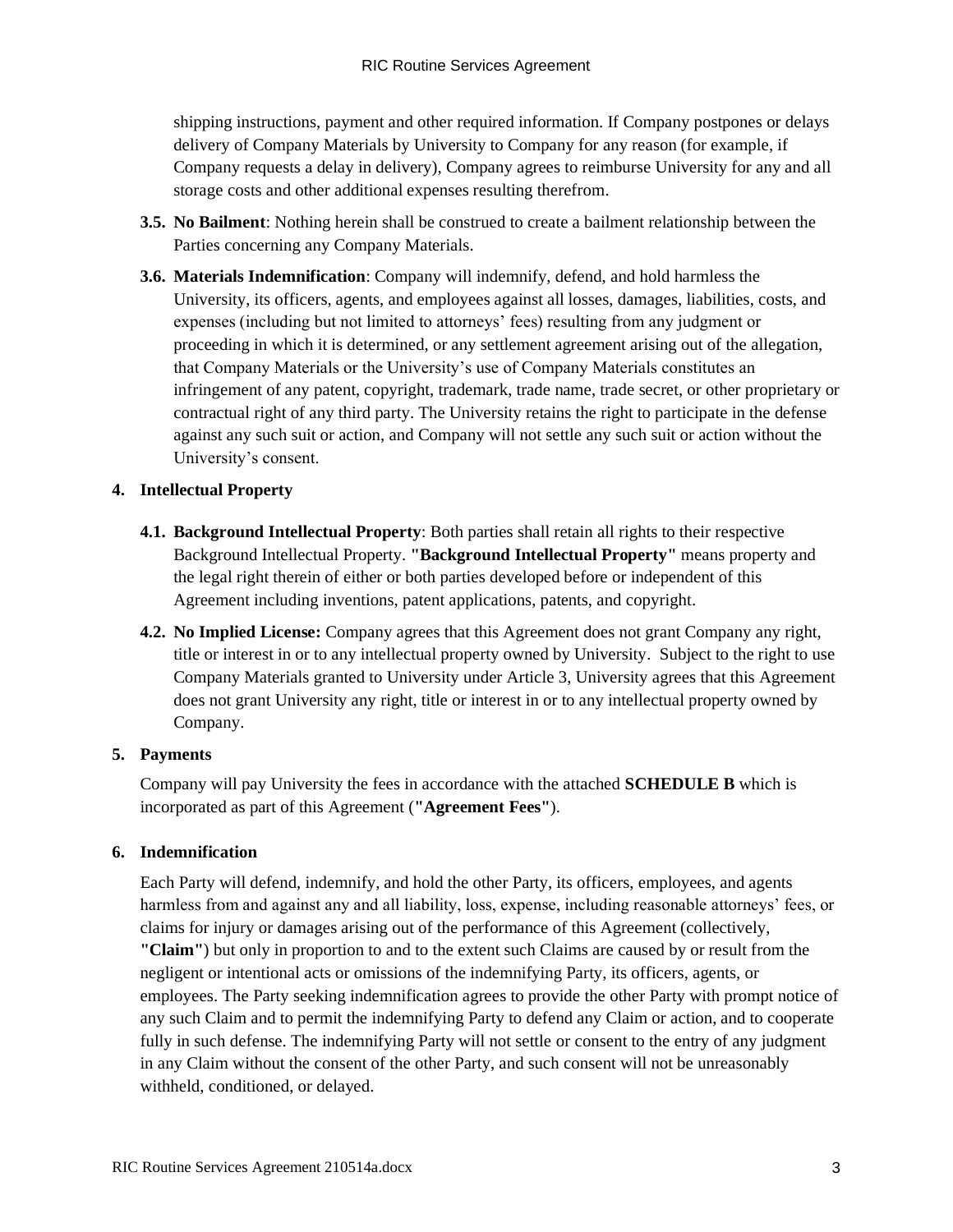## **7. Survival**

Any termination or expiration of Agreement will not affect the rights and obligations set forth in the following provisions of Agreement: Section 2 (Deliverables), Section 3 (Material), Section 4 (Intellectual Property), Section 6 (Indemnification), Section 8 (RIC Standard Terms).

### **8. RIC Standard Terms**

RIC Standard Terms specified in the attached **EXHIBIT 1** are incorporated as part of this Agreement.

### **9. Representations**

Each person signing Agreement represents and warrants that he or she is duly authorized and has legal capacity to execute Agreement. Each Party represents and warrants to the other that the execution of Agreement and the performance of such Party's obligations hereunder have been duly authorized, and that Agreement is a valid and legal agreement binding on such Party and enforceable in accordance with its terms.

In witness whereof, the Parties have executed Agreement as of the Effective Date.

## [**Long Company Name**]

| By: $\overline{\phantom{a}}$                |  |
|---------------------------------------------|--|
|                                             |  |
|                                             |  |
|                                             |  |
| The Regents of the University of California |  |
| By: $\overline{\phantom{a}}$                |  |
|                                             |  |
|                                             |  |
|                                             |  |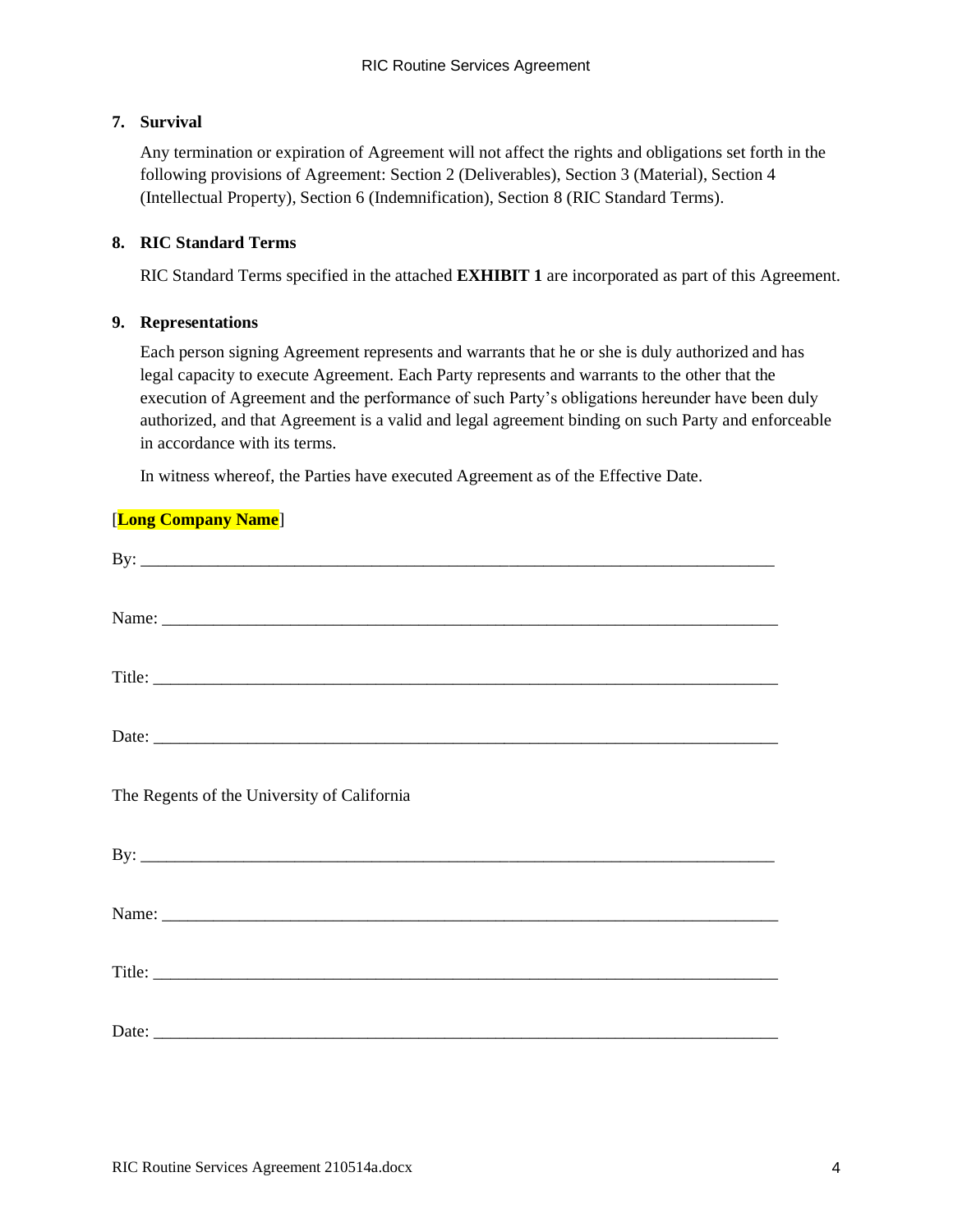# **EXHIBIT 1 Berkeley Research Infrastructure Commons Standard Terms**

These Standard Terms are used for Berkeley Research Infrastructure Commons' Access Agreement and Routine Services Agreement. The terms **"Company Users"**, **"Shared Access Facility"**, and **"Access"** are defined in, and applicable to, the Access Agreement.

#### **1. Priorities**

Research Infrastructure Commons are shared by University faculty, students, staff and researchers as well as Company Users. The Parties agree that University work will have priority over work performed by, or for non-University users. Accordingly, University will not be responsible for any delays incurred by Company caused by any such University priority.

#### **2. Term and Termination**

- **2.1. Start**: The term of Agreement will commence on Effective Date and terminates one (1) year from Effective Date or an [end date], whichever is later (**"Term"**).
- **2.2. Termination Without Cause**: Either Party can terminate Agreement at any time, without cause, with ten (10) days' written notice to the other Party. If Agreement is terminated without cause, then Company will pay University the pro rata Agreement Fees through the date of termination, and all costs and non-cancelable obligations incurred by University up to and including the termination date. In no event will any capacity fees that are included in Agreement Fees be refundable.
- **2.3. Failure to Pay**: University will have the right to terminate Agreement without notice if Company fails to pay Agreement Fees in accordance with SCHEDULE B.
- **2.4. Survival**: Any termination or expiration of Agreement will not affect the rights and obligations set forth in the following provisions of this Exhibit 1: Paragraph 2.4 (Survival), Section 4 (Disclaimer of University Warranty), Section 5 (Limitation of Liability), Section 6 (Confidential Information), Section 7 (Use of Names and Trademarks), Section 9 (Data Security and Privacy), and Section 10 (Miscellaneous).

#### **3. Notices**

All notices under Agreement must be in writing and must be mailed or delivered by hand or recognized overnight delivery service to the Party to whom such notice is being given. Any such notice will be considered to have been given when received by the Party to whom notice is given, or upon receipt by the sending Party of written confirmation of refusal of delivery by the Party to whom notice is sent. The address and representatives for each Party for all such notices are listed in **SCHEDULE C**.

#### **4. Disclaimer of University Warranty**

EXCEPT AS EXPRESSLY SET FORTH OTHERWISE IN THIS AGREEMENT, THE UNIVERSITY MAKES NO WARRANTIES, EITHER EXPRESS OR IMPLIED, AS TO THE SHARED USER FACILITIES, THE ACCESS, THE SERVICES, THE DELIVERABLES, OR THE RESULTS OBTAINED BY COMPANY, OR PROVIDED UNDER THIS AGREEMENT,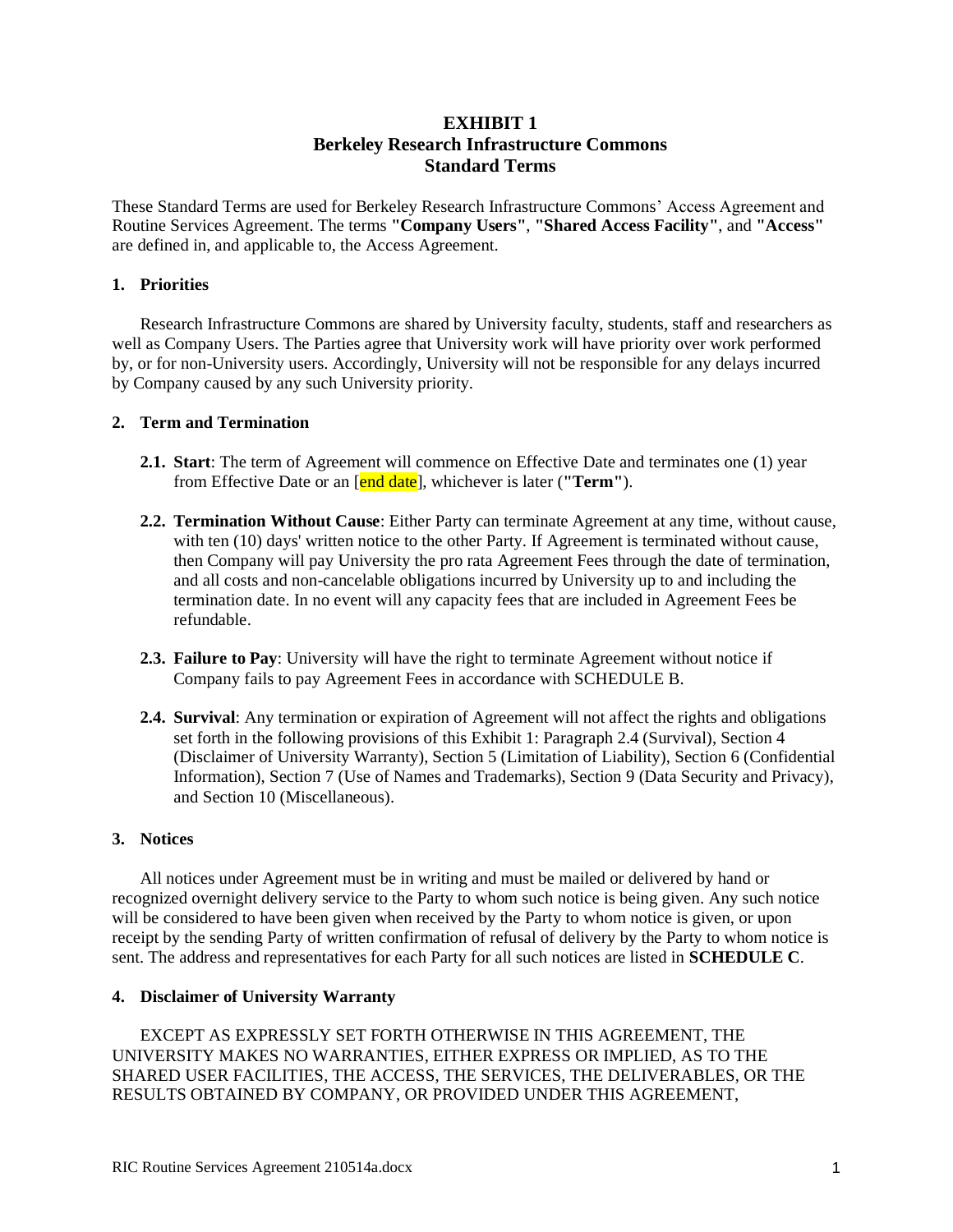INCLUDING, BUT NOT LIMITED TO, WARRANTIES OF MERCHANTABILITY, FITNESS FOR A PARTICULAR PURPOSE, AND NON-INFRINGEMENT. COMPANY ACKNOWLEDGES THAT THE FACILITIES, THE SERVICES, THE DELIVERABLES, AND THE RESULTS ARE PROVIDED ON AN "AS IS" BASIS AND WITHOUT WARRANTIES OF ANY KIND. COMPANY FURTHER ACKNOWLEDGES THAT IT USES SUCH FACILITIES, SERVICES, DELIVERABLES, AND RESULTS AT ITS OWN RISK. THE UNIVERSITY WILL BEAR NO RESPONSIBILITY FOR THE SUCCESS OR FAILURE OF THE SERVICES, DELIVERABLES, OR RESULTS.

#### **5. Liability Limitation**

NEITHER PARTY SHALL BE LIABLE FOR ANY INDIRECT, CONSEQUENTIAL, INCIDENTAL, SPECIAL, PUNITIVE, OR EXEMPLARY DAMAGES OF ANY KIND ARISING OUT OF OR IN ANY WAY RELATED TO THIS AGREEMENT, WHETHER IN WARRANTY, TORT, CONTRACT, OR OTHERWISE, INCLUDING, WITHOUT LIMITATION, LOSS OF PROFITS OR LOSS OF GOOD WILL, WHETHER OR NOT THE OTHER PARTY HAS BEEN ADVISED OF THE POSSIBILITY OF SUCH DAMAGES AND WHETHER OR NOT SUCH DAMAGES WERE FORESEEABLE.

#### **6. Confidential Information**

- **6.1. Confidentiality**: **"Confidential Information"** is defined as non-public information that: (i) a Party considers confidential or proprietary; and (ii) is clearly marked "Confidential" or "Proprietary" at the time it is disclosed to the receiving party. If a Party discloses Confidential Information orally, the disclosing Party will indicate its confidentiality at the time of disclosure and will confirm such in writing within ten (10) days of the disclosure. Each Party agrees to use the Confidential Information solely in connection with Agreement and not for any purpose other than as authorized by the Agreement. The receiving Party will not disclose the disclosing Party's Confidential Information to any third party without prior written approval from the disclosing Party. The receiving Party's confidentiality and use obligations will extend for a period of one (1) year from the date of receipt of the disclosing Party's Confidential Information unless specified otherwise in Schedule A.
- **6.2. Non-Confidential Information**: The Parties agree that information will not be deemed Confidential Information and the receiving Party will have no obligation to hold in confidence such information which: (i) was legally in its possession or known to the receiving Party without any obligation of confidentiality prior to receiving it from the disclosing Party; (ii) is, or subsequently becomes legally and publicly available without breach of Agreement by the receiving Party; (iii) is legally obtained by the receiving Party from a third party without any obligation or confidentiality; or (iv) is independently developed by or for the receiving Party without use of the Confidential Information as demonstrated by competent evidence.
- **6.3. Exceptions**: If the receiving Party is required by law to disclose Confidential Information of the disclosing Party, the receiving Party will notify the disclosing Party, to the extent permitted by law, so that the disclosing Party may seek a protective order or other appropriate remedy. Notwithstanding anything to the contrary in this Agreement, Company acknowledges and agrees that the University is subject to compliance with the requirements of the California Public Records Act, Government Code Section 6250 et seq. and that any confidential information or the terms or conditions of this Agreement may be subject to disclosure pursuant thereto (or other similar applicable law) in the absence of applicable statutory exemptions for such confidential information.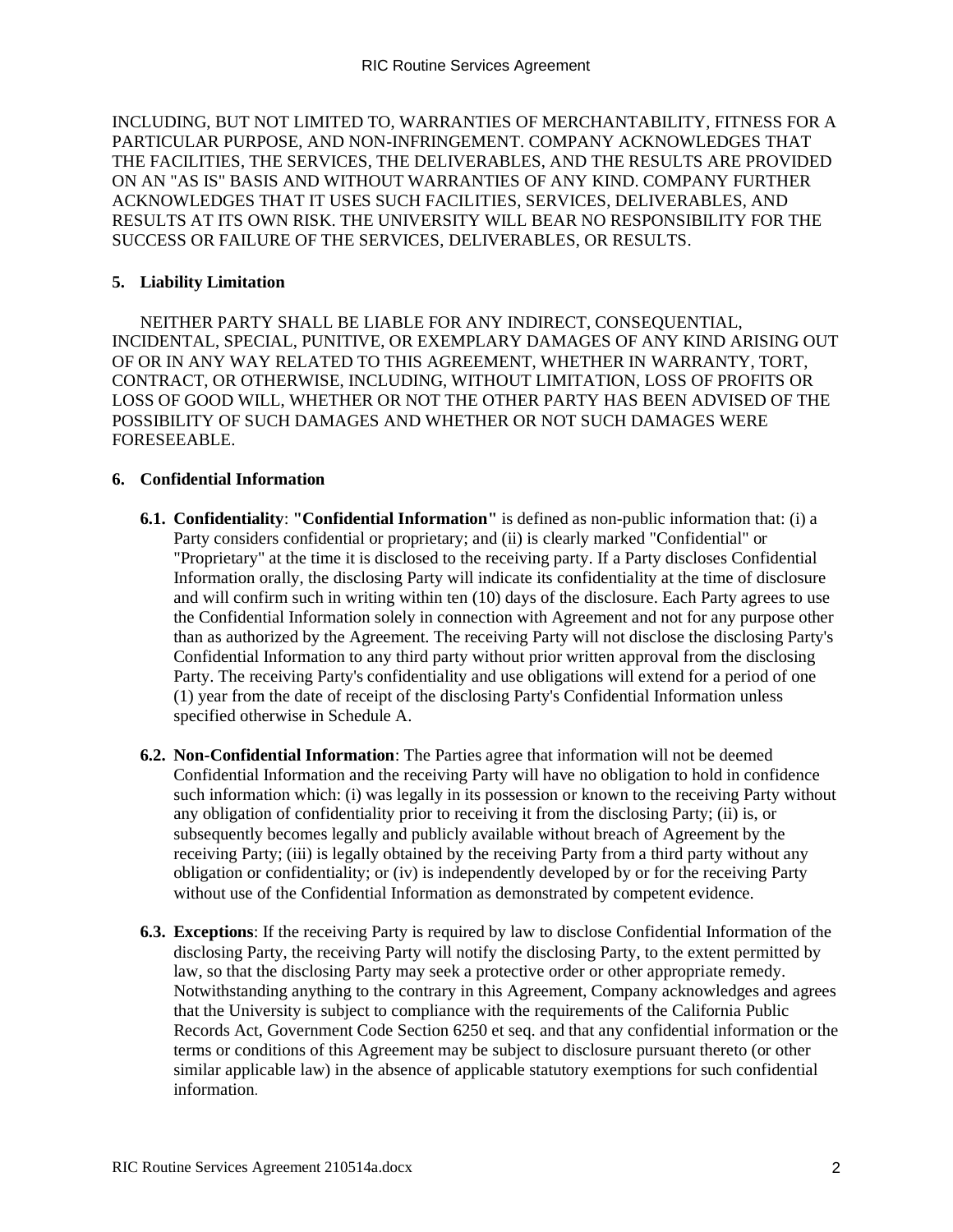### **7. Use of Names and Trademarks**

Company will not use the name of the University of California (**"UC"**), any abbreviation thereof, any name of which "University of California" is a part, or any trademarks or logos of the University (**"University Marks"**), in any commercial context (including, without limitation, on products, in media including websites, and in advertisements), or in cases when such use may imply an endorsement or sponsorship of Company, its products or services. All such uses of University's name and trademarks must receive prior written consent from The Regents of the University of California through the Office of Business Contracts and Brand Protection, who can be reached at BCBP@berkeley.edu. At all times, Company agrees to comply with California Education Code Section 92000.

University Marks are and will remain exclusively the property of the University. Company will not, either directly or indirectly, obtain or attempt to obtain during the Term hereof or at any time thereafter, any right, title or interest in or to University Marks, and

Company hereby expressly waives any right which it may have in University Marks. Company recognizes the University's exclusive ownership of University Marks.

### **8. Export Control and Biohazardous Materials**

Company will not provide to University any materials and/or information that are export-controlled under the International Traffic in Arms Regulations (22 CFR 120-130), the United States Munitions List (22 CFR 121.1), or Export Administration Regulations (15 CFR 730-774); controlled on a military strategic goods list; Select Agent(s) under 42 CFR Part 73, et seq.; or subject to regulations governing access to such Export Materials (**"Export Materials"**). If Company desires to provide any Export Materials to the University, Company must provide written notification that identifies such Export Materials, including their export classification to the University contact in SCHEDULE C and receive confirmation and approval from University, prior to disclosure.

## **9. Data Security and Privacy**

- **9.1. Definition**: For the purpose of Agreement, **"Data Protection Law"** means applicable laws relating to privacy and data protection, including in the case of University, the Family Educational Rights and Privacy Act (**"FERPA"**), and other applicable U.S. federal and California state laws on privacy and data protection; and in the case of Company, Company's applicable national and local laws on privacy and data protection. In the event any Protected Information is revealed, shared, or exchanged between the Parties, each Party agrees to comply with its obligations under all applicable Data Protection Law, and as required under Agreement. To the extent that any laws or regulations of the home country or region of a Party has extraterritorial application such as to impose legal obligations on the other Party or its conduct outside such home country or region, the other Party upon request will provide reasonable assistance to such other Party in satisfying such obligation as necessary to implement Agreement. Such reasonable assistance shall not include legal advice or opinion.
- **9.2. Protection**: Company agrees to protect the privacy and security of personally identifiable information or data identifiable to an individual (**"Protected Information"**). Company shall implement, maintain and use internationally recognized commercial data security standards regarding administrative, technical and physical security measures that meet or exceed these requirements, including information access and computer system security measures, to preserve the confidentiality, integrity and availability of the Protected Information. Company shall not access, use or disclose Protected Information other than for the sole purpose granted by the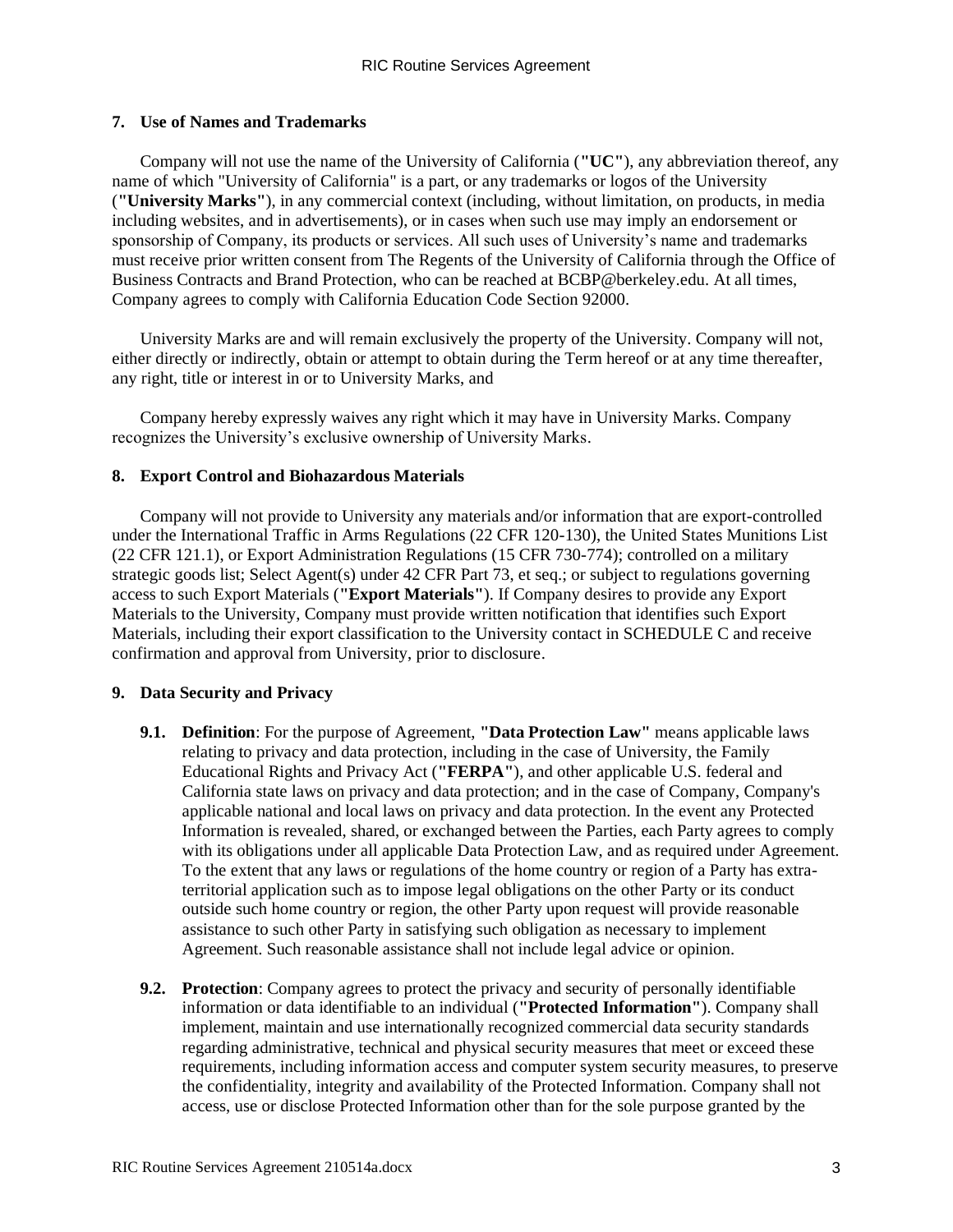University as necessary to carry out the Services, or as required by applicable U.S. law, or as otherwise authorized in writing by University. Company shall inform University of any confirmed or suspected unauthorized access or disclosure of Protected Information immediately upon discovery, both orally and in writing, and fully cooperate with University in investigating and remedying the effects of such breach.

**9.3. Non-Disclosure**: Neither Party shall use or disclose Protected Information for any purposes except as contemplated by Agreement or as required by applicable U.S. law (such as pursuant to a subpoena or, for the University, the California Public Records Act), or as otherwise authorized in writing by the other Party. In the event of expiration or termination of this Agreement, the requirements of this Section will continue to apply to any Protected Information which continues to be stored, processed, or used by either Party following termination of this Agreement.

### **10. Miscellaneous**

- **10.1. Governing Law**: This Agreement will be governed by and interpreted according to the laws of the State of California, without regard to its conflict of laws provisions. Parties agree and consent to the exclusive jurisdiction of the courts of the State of California for all purposes regarding this Agreement and further agrees and consents that venue of any action brought will be exclusively in the County of Alameda.
- **10.2. Relationship of Parties**: The relationship of the Parties under Agreement is that of independent contractors. Nothing herein will create, or be construed to be, a joint venture, association, partnership, franchise or other form of business relationship. At no time will the employees, agents or assigns of one Party be considered the employees of the other Party for any purpose, including but not limited to workers' compensation purposes.
- **10.3. Force Majeure**: If any Party fails to timely perform its obligations (other than payment obligations) under Agreement because of natural disasters, labor disputes, strikes, actions of governmental authority, acts of terrorism or war, whether actual or threatened, judicial orders, epidemics, quarantine, public health or travel restrictions or other causes beyond the reasonable control of the Party obligated to perform, then that Party's performance will be excused for the duration of such force majeure event. In the event of force majeure, the Parties may agree to alternative methods of performance that mitigate the effect of force majeure, subject to mutual agreement as to the terms thereof (including the payment of additional amounts).
- **10.4. Assignment**: Neither Party can assign or transfer Agreement without the written consent of the other Party.
- **10.5. Severability**: In the event any portion of Agreement is declared illegal, unenforceable, invalid or void by a court of competent jurisdiction, such portion will be severed from Agreement, and the remaining provisions will remain in full force and effect.
- **10.6. Integration**: This Agreement, including any exhibits, schedules, and addenda, constitutes the entire understanding and agreement between the Parties as to all matters contained herein, and supersedes all prior agreements, representations and understandings of the Parties. The Parties may utilize their standard forms of purchase orders, invoices, quotations and other such forms in administering Agreement, but any of the terms and conditions printed or otherwise appearing on such forms will not be applicable and will be void. Modifications, including additions or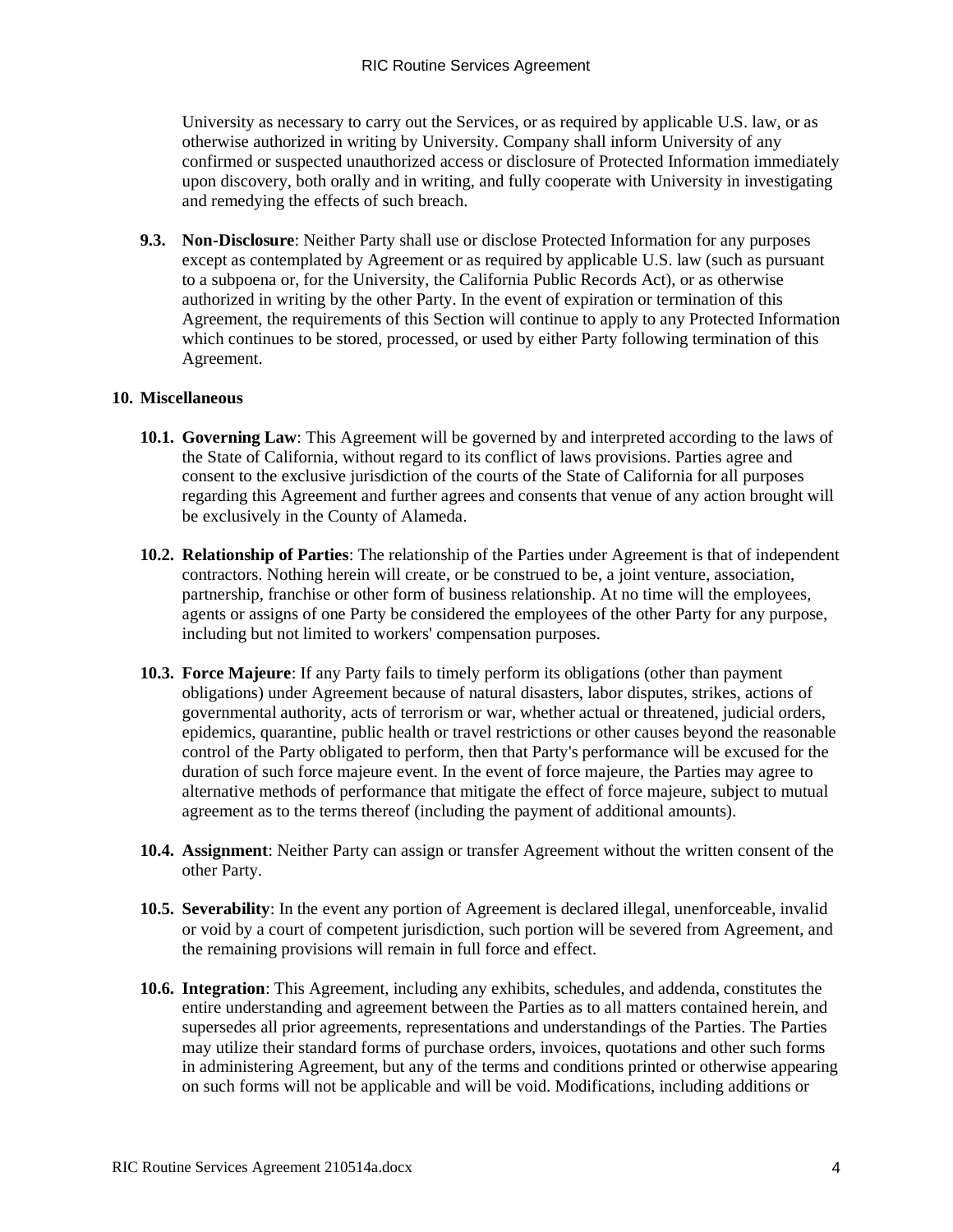revision of any terms and conditions may only be made by a written agreement signed by both Parties that expressly states in the title of such document an intent to amend Agreement.

- **10.7. Waiver**: No waiver of any provision of Agreement will be effective unless made in writing and signed by the waiving Party. The failure of any Party to require the performance of any term or obligation herein, or the waiver by any Party of any breach of Agreement, will not prevent any subsequent enforcement of such term or obligation or be deemed a waiver of any subsequent breach.
- **10.8. Counterparts**: This Agreement may be executed in two or more counterparts, which may be transmitted via facsimile or electronically, each of which will be deemed an original and all of which together will constitute one instrument.
- **10.9. Headings**: Article and Section headings used in Agreement are for convenience of reference only, are not part of Agreement and will not affect the construction of, or be taken into consideration in interpreting, Agreement.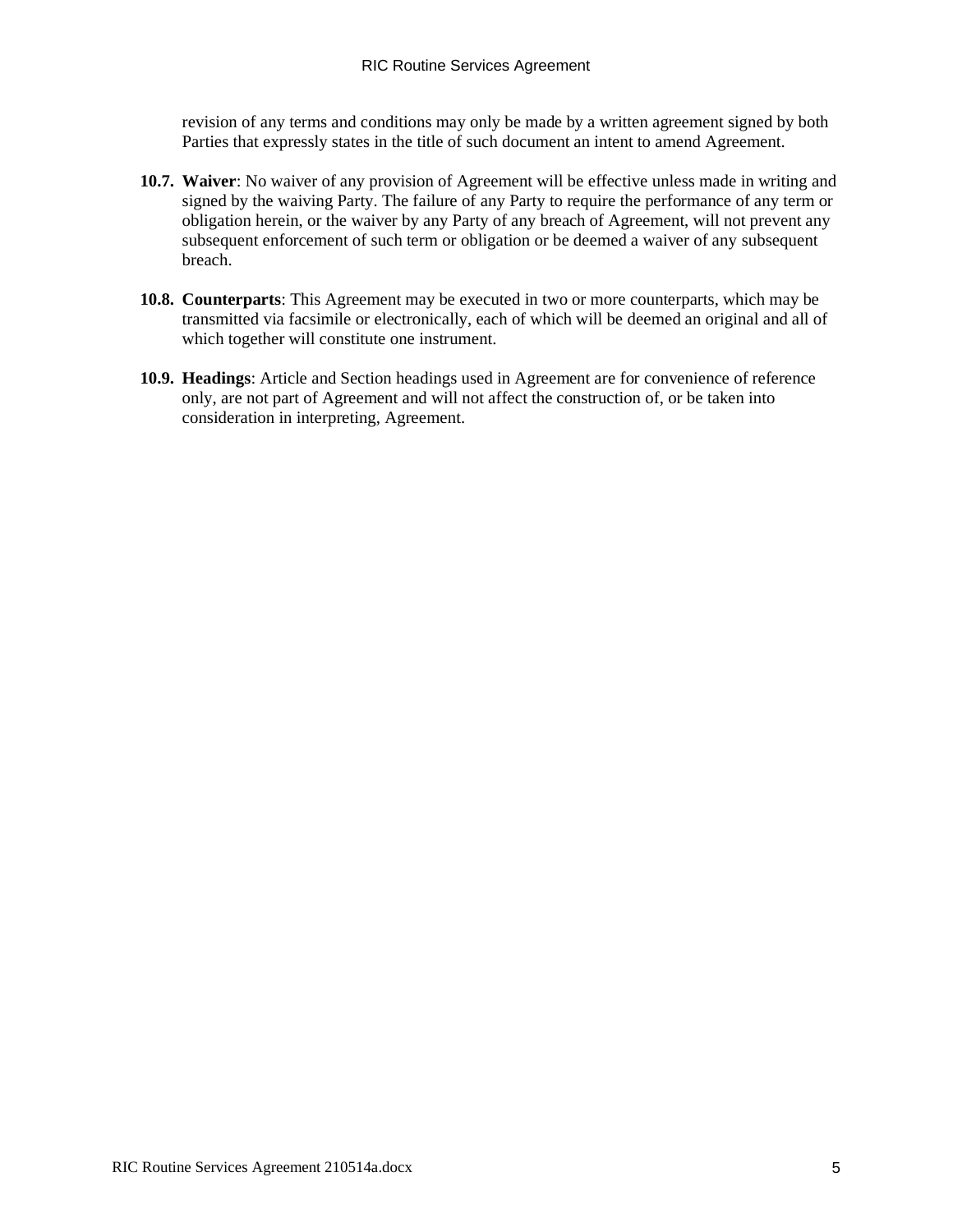# **SCHEDULE A Berkeley Research Infrastructure Commons Routine Service Agreement University Services Provided**

University agrees that University staff will provide routine, non-inventive services to Company, as follows:

1. Services performed

[Includes a specific description of the services to be provided by the University and includes timelines and/or specific deadlines.]

2. Deliverables

[Includes a description of the deliverables, being provided. By the University. If there are written deliverables, these need to be specifically identified.

Deliverables should be limited to reports of results of a use of equipment and/or, when appropriate, a designated quantity of tangible materials created in the performance of the services.]

- 3. Information/Materials provided by Company
- 4. Plan after the services are performed and deliverables, information, and/or materials are provided to Company [Specify whether or how long deliverables, information, and/or materials provided to Company as part of services performed will be saved.
- 5. Non-standard confidentiality term: [Per Exhibit 1, Paragraph 6.1, the university's default, recommended confidentiality term is 1 year. However, with the authorized acknowledgement below, the term can be changed. The university advises no more than 3 years, and a maximum of 5 years. For terms over 5 years, expect a delay in contract execution.]
- 6. Additional Responsibilities of Company or Company User(s)

## **University's Authorized Acknowledgement:**

| By: | <u> 1989 - Johann Stoff, amerikansk politiker (d. 1989)</u> |  |  |
|-----|-------------------------------------------------------------|--|--|
|     |                                                             |  |  |
|     |                                                             |  |  |
|     |                                                             |  |  |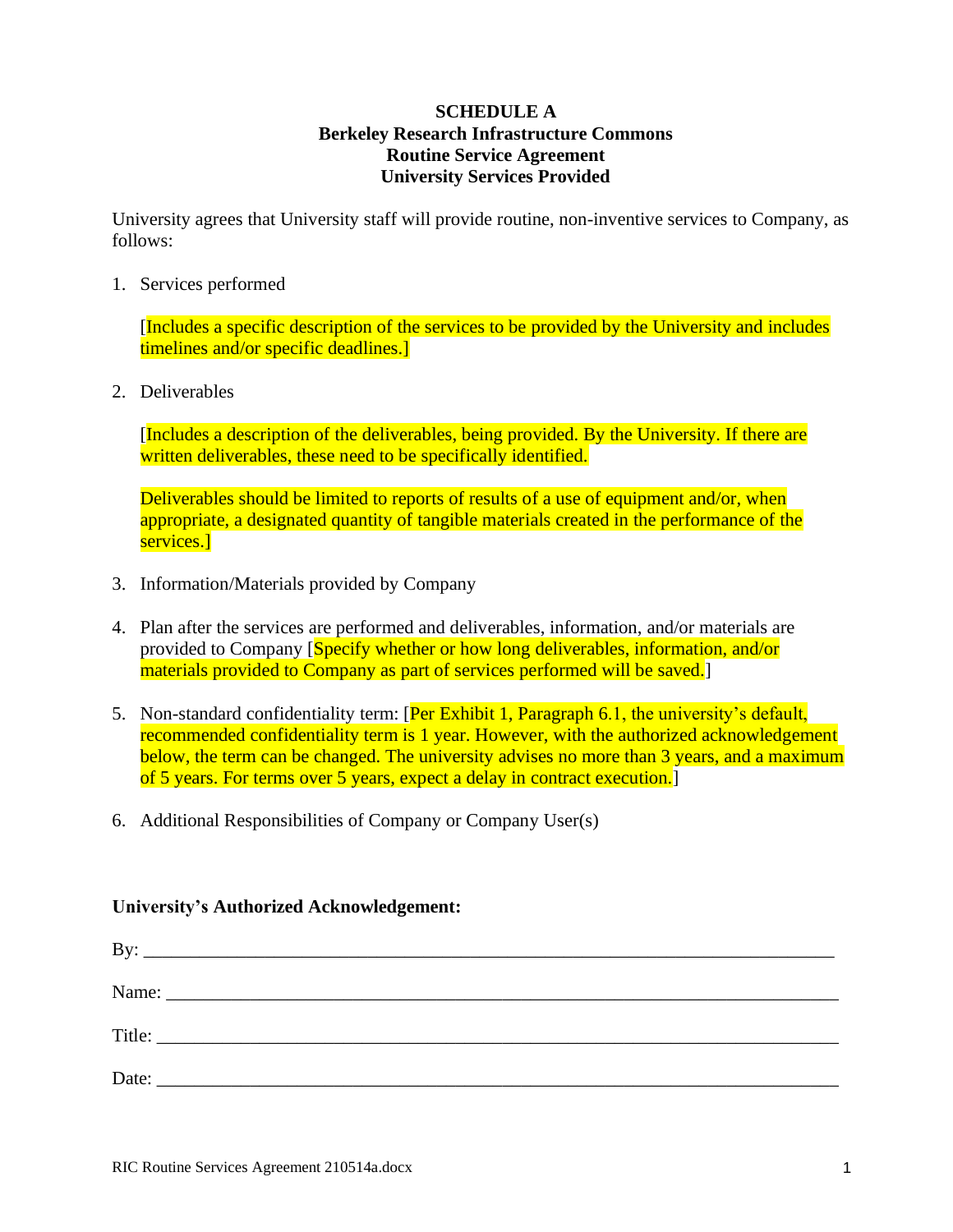# **SCHEDULE B Berkeley Research Infrastructure Commons Routine Service Agreement Fees**

[Each Shared User Facility will have its own fee schedule]

[If Shared User Facility charges a Capacity Fee (an annual charge Company pays to be able to schedule access), this should also be included here.

Company will pay University the service fees posted on the Shared User Facility's Fee Schedule. Fees for the Shared User Facility may be modified from time to time by University in its sole discretion, and any modified fees will be applicable as and when provided in the Shared User Facility Fee Schedule.

1. Agreement Fees (i.e., Rates/Cost):

[If the Shared User Facility charges a Capacity Fee (an annual charge a Company pays to be able to schedule access), this should also be included here.]

- 2. Payment Schedule:
- 3. Terms of Payment:

[The body of the Agreement specifies that full payment by Company to UC is required before (or at the same time that) deliverables are provided, so that UC has leverage to get the final payment from the Company.

If all Services are provided before UC receives final payment, it may be difficult to collect outstanding fees from the Company.

Also, if UC is performing services before payment is due, consider running a credit check on the Company, to determine whether the Company pays its debts on-time.]

- 4. Limitations of Charges (if any):
- 5. Company Invoicing Address:
- 6. Form of Payment:

[Usually check made payable to "UC Regents" or wire transfer, unless otherwise specified in an invoice.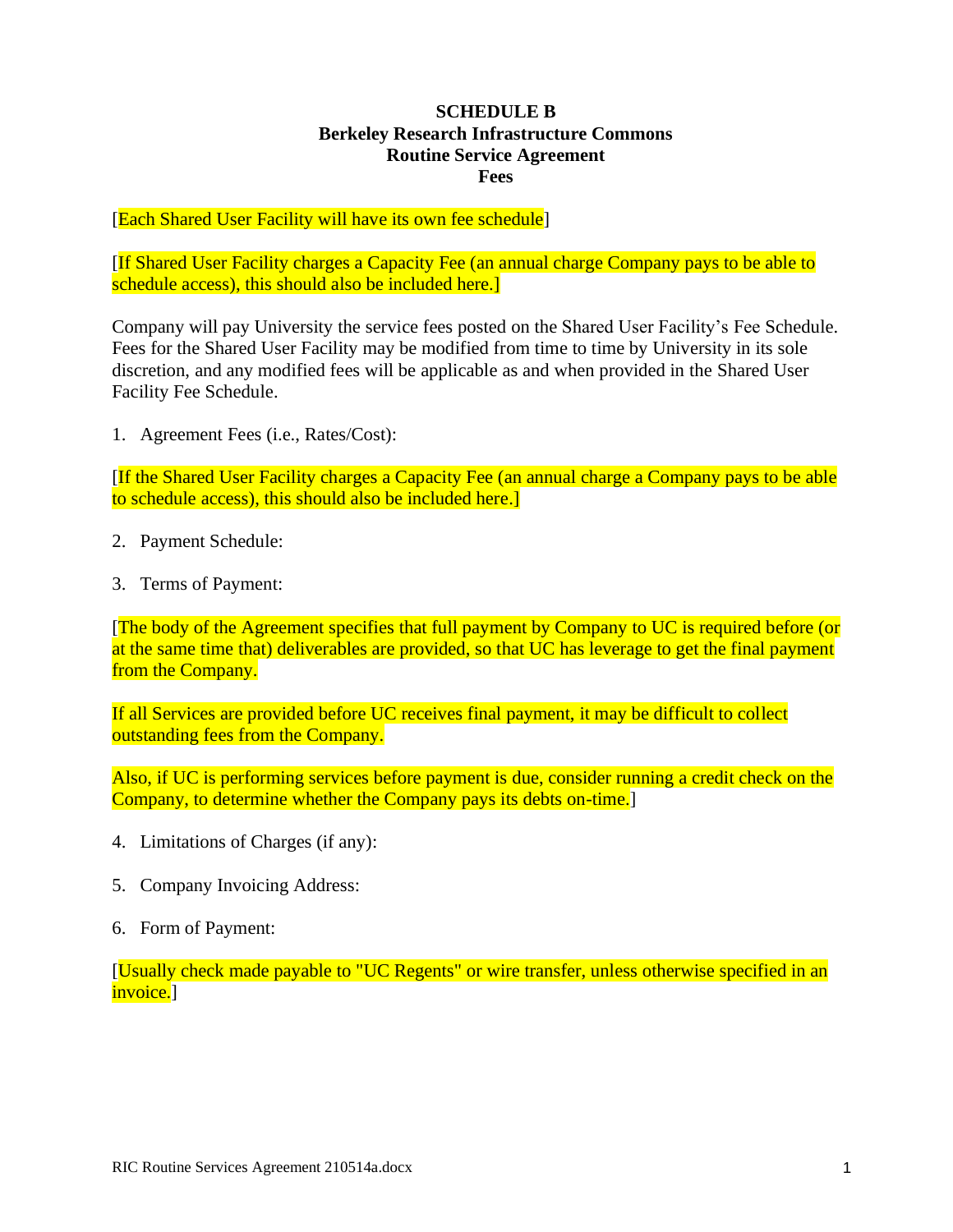# **SCHEDULE C Berkeley Research Infrastructure Commons Routine Service Agreement Notices**

[Each Shared User Facility will have its own notice schedule]

University's authorized representative for all notices pursuant to Agreement and for contract execution:

| University's representative for all other purposes:         |
|-------------------------------------------------------------|
|                                                             |
|                                                             |
|                                                             |
|                                                             |
| Company's authorized representative for contract execution: |
|                                                             |
|                                                             |
|                                                             |
|                                                             |
| Company's representative for all other purposes:            |
|                                                             |
|                                                             |
| Phone:                                                      |
|                                                             |